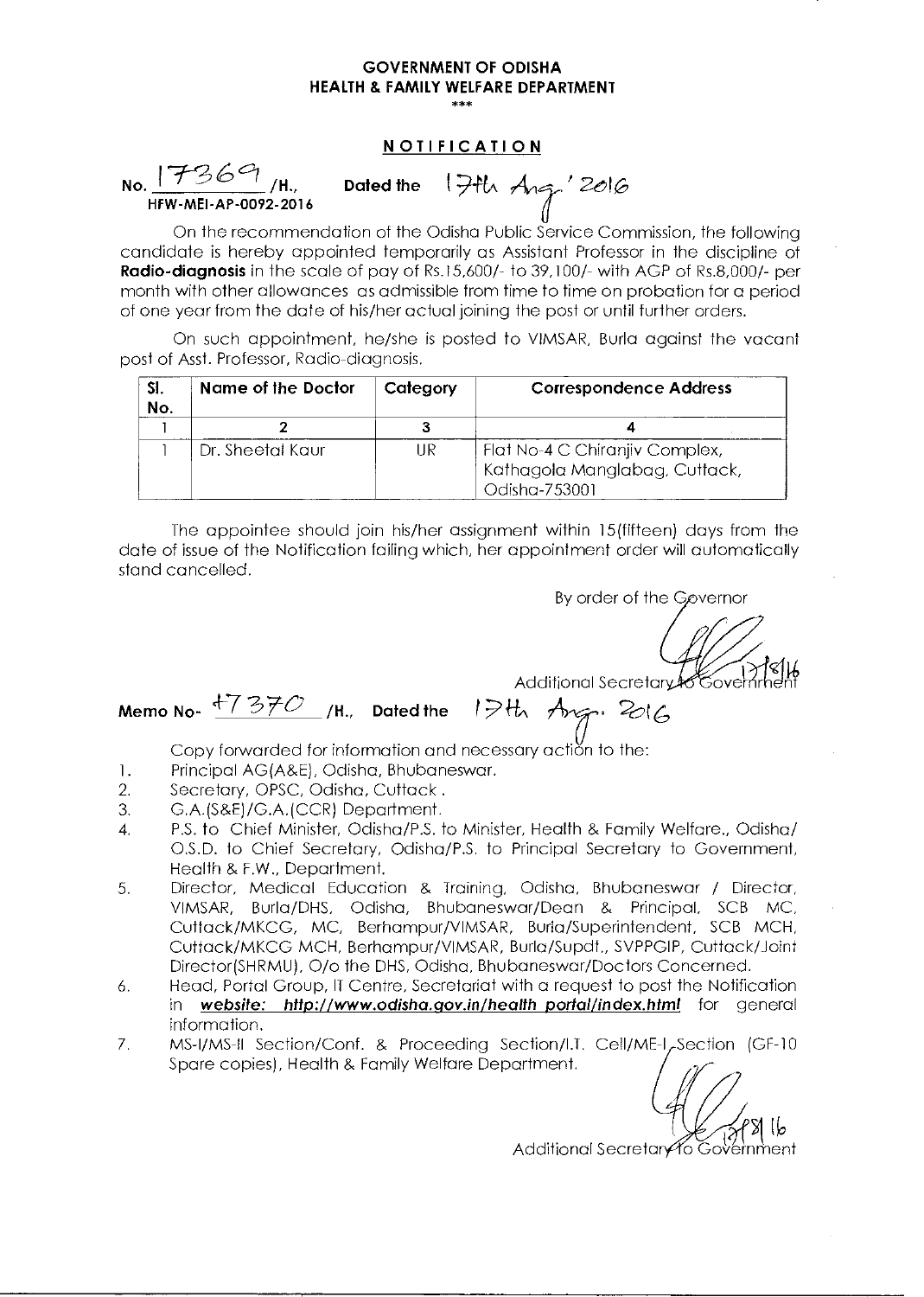#### NOTIFICATION

 $\begin{array}{r} \texttt{NOTIFICATION} \ \texttt{No.} \ \ \texttt{17371} \ \texttt{N6.} \ \ \texttt{174} \ \texttt{N} \ \texttt{NFW-MEI-AP-0092-2016} \end{array}$ 

1742 Aug' 2016

On recommendation of the Odisha Public Service Commission, the following candidates are appointed temporarily as Assistant Professor in the discipline of  $\bigcirc$  &  $\tilde{\bigcirc}$ in the scale of pay of Rs.15,600/- to 39,100/- with AGP of Rs.8,000/- per month with other allowances as admissible from time to time on probation for a period of one year from the date of their actual joining the post or until further orders.

On such appointment, they are posted to VIMSAR, Burla against the vacant posts of Assistant Professor, O&G.

| SI.<br>No. | Name of the Doctor     | Category | <b>Correspondence Address</b>                                                                                  |
|------------|------------------------|----------|----------------------------------------------------------------------------------------------------------------|
|            |                        |          |                                                                                                                |
|            | Dr. Lina Baru          | UR       | Doctors Colony,<br>Qr. No-3R/7, VIMSAR, Burla,<br>Sambalpur, Odisha-768017                                     |
| 2          | Dr. Santosh Kumar Dora | UR       | Dr. Santosh Kumar Dora<br>Fellow in Dept. Gynaec<br>Oncology, Civil Hospital, GCRI<br>Asarwa, Ahmedabad-380016 |

The above appointees should join their assignment within 15(fifteen) days from the date of issue of the Notification failing which, their appointment order will automatically stand cancelled.

By order of the Governor

IL

Additional Secretary to Goverh ent

# Memo No-  $17372$  /H., Dated the 19th Ang 2016

- 1. Principal AG(A&E), Odisha, Bhubaneswar.
- 2. Secretary, OPSC, Odisha, Cuttack.
- 3. G.A.(S&E)/G.A.(CCR) Department.
- 4. P.S. to Chief Minister, Odisha/P.S. to Minister, Health & Family Welfare., Odisha/ O.S.D. to Chief Secretary, Odisha/P.S. to Principal Secretary to Government, Health & F.W., Department.
- 5. Director, Medical Education & Training, Odisha, Bhubaneswar / Director, VIMSAR, Burla/DHS, Odisha, Bhubaneswar/Dean & Principal, SCB MC, Cuttack/MKCG, MC, Berhampur/VIMSAR, Burla/Superintendent, SCB MCH, Cuttack/MKCG MCH, Berhampur/VIMSAR, Burla/Supdt., SVPPGIP, Cuttack/Joint Director(SHRMU), 0/o the DHS, Odisha, Bhubaneswar/Doctors Concerned.
- 6. Head, Portal Group, IT Centre, Secretariat with a request to post the Notification in website: http://www.odisha.gov.in/healthportal/index.html for general information.
- 7. MS-I/MS-II Section/Conf. & Proceeding Section/I.T. Cell/ME-I Section Spare copies), Health & Family Welfare Department.

Additional Secretary to Government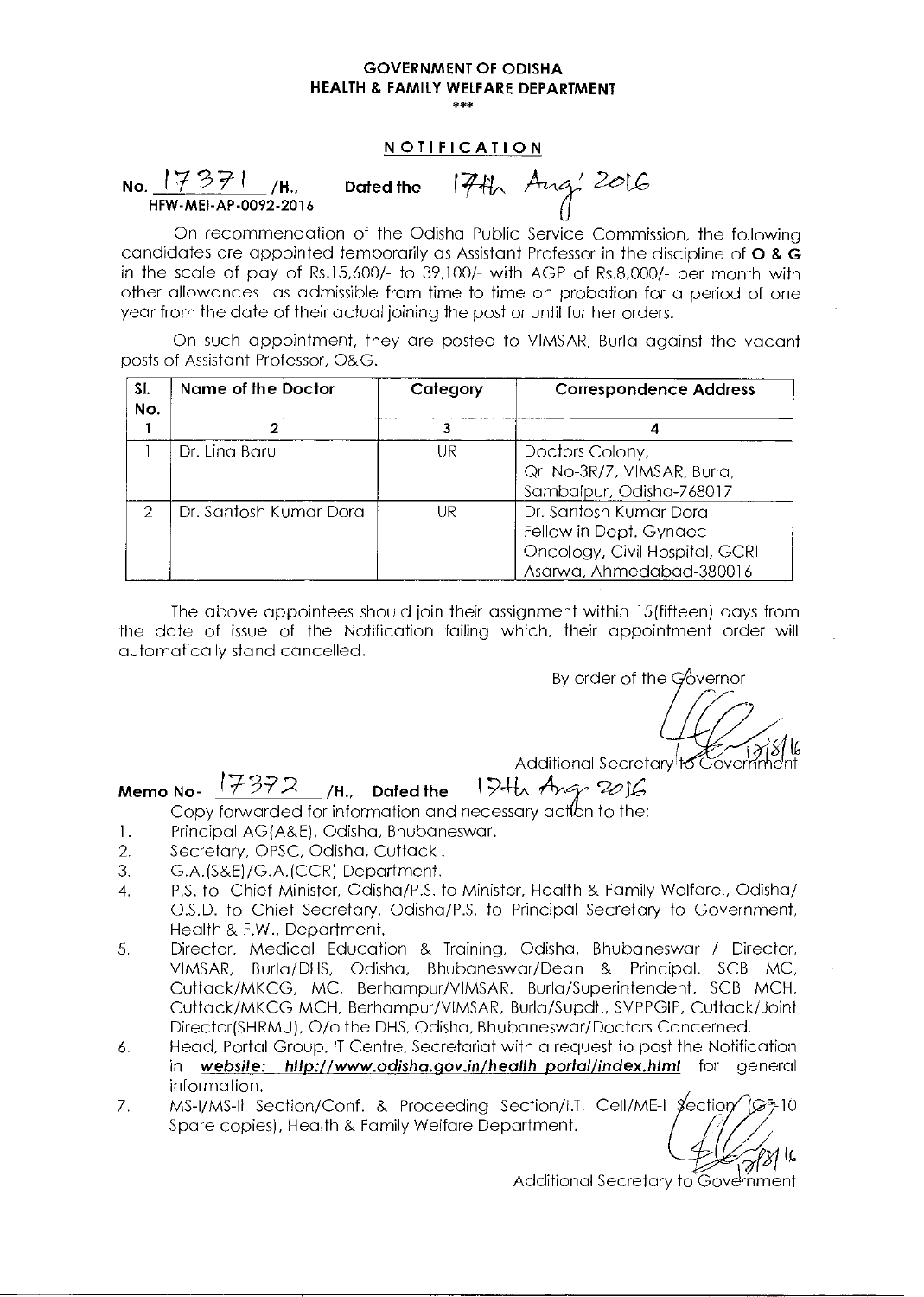#### NOTIFICATION

No.  $17373$ <br>HFW-MEI-AP-0092-2016

 $\mathcal{L}$ <sup>/H.,</sup> Dated the I<sup>7</sup> th Ang, 2016

On the recommendation of the Odisha Public Service Commission, the following candidates are appointed temporarily as Assistant Professor in the discipline of Orthopaedic Surgery in the scale of pay of Rs.15,600/- to 39,100/- with AGP of Rs.8,000/- per month with other allowances as admissible from time to time on probation for a period of one year from the date of their actual joining the post or until further orders.

On such appointment, they are posted to VIMSAR, Burla against the vacant posts of Assistant Professor, Orthopaedic Surgery.

| SI.<br>No.    | Name of the Doctor            | Category | <b>Correspondence Address</b>                                                                               |
|---------------|-------------------------------|----------|-------------------------------------------------------------------------------------------------------------|
|               |                               | 3        |                                                                                                             |
|               | Dr. Tapas Kumar Panigrahi     | UR       | Satabdi Nagar, Plot 10993695,<br>Unit-8, Bhubaneswar, Khurda,<br>Odisha-751003                              |
| $\mathcal{P}$ | Dr. Ramesh Chandra<br>Maharaj | UR.      | Graham Staines Memorial Hospital,<br>Misson Compound, Ward No-4,<br>Baripada, Mayurbhanj, Odisha-<br>757001 |
| 3             | Dr. Surai Soren               | ST       | Qr No-D/4, Near State Bank of<br>India, Burla Branch, Sambalpur,<br>Odisha-768017                           |
| 4             | Dr. Bijay Kumar Lamay         | ST       | 4R/6, Doctors Colony, Burla,<br>Sambalpur, Odisha-768017                                                    |

The above appointees should join their assignment within 15(fifteen) days from the date of issue of the Notification failing which, their appointment order will automatically stand cancelled.

By order of the Governor

Memo No-  $\frac{17374}{1}$  /H., Dated the Copy forwarded for information and necessary action flother

- 
- 1. Principal AG (A&E), Odisha, Bhubaneswar.<br>2. Secretary, OPSC, Odisha, Cuttack. Secretary, OPSC, Odisha, Cuttack.
- 3. G.A.(S&E)/G.A.(CCR) Department.
- 4. P.S. to Chief Minister, Odisha/P.S. to Minister, Health & Family Welfare., Odisha/ O.S.D. to Chief Secretary, Odisha/P.S. to Principal Secretary to Government, Health & F.W., Department.
- 5. Director, Medical Education & Training, Odisha, Bhubaneswar / Director, VIMSAR, Burla/DHS, Odisha, Bhubaneswar/Dean & Principal, SCB MC, Cuttack/MKCG, MC, Berhampur/VIMSAR, Burla/Superintendent, SCB MCH, Cuttack/MKCG MCH, Berhampur/VIMSAR, Burla/Supdt., SVPPGIP, Cuttack/Joint Director(SHRMU), 0/o the DHS, Odisha, Bhubaneswar/Doctors Concerned.
- 6. Head, Portal Group, IT Centre, Secretariat with a request to post the Notification in website: http://www.odisha.gov.in/health\_portal/index.html for general information.
- 7. MS-I/MS-II Section/Conf. & Proceeding Section/I.T. Cell/ME-I Section (GE-HO Spare copies), Health & Family Welfare Department.

Additional Secretary to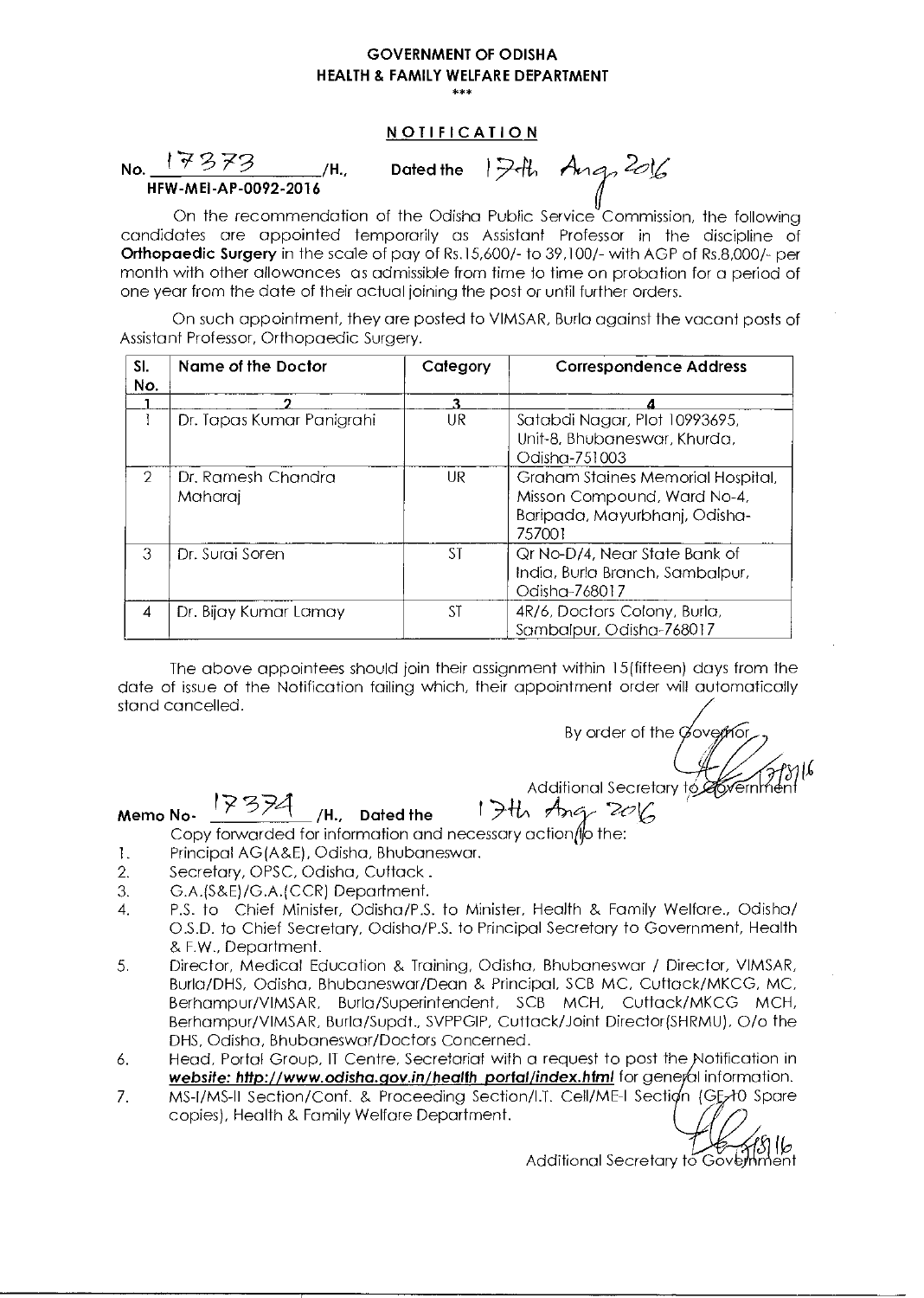#### **NOTIFICATION**

**No.**  $\frac{17375}{45}$ /H., Dated the  $1244$  Ang 2016 HFW-MEI-AP-0092-2016

On the recommendation of the Odisha Public Service Commission, the following candidate is appointed temporarily as Assistant Professor in the discipline of **TB & CD** in the scale of pay of Rs.15,600/- to 39,100/- with AGP of Rs.8,000/- per month with other allowances as admissible from time to time on probation for a period of one year from the date of his/her actual joining the post or until further orders.

On such appointment, he/she is posted to VIMSAR, Burla against the vacant posts of Assistant Professor, TB &CD.

| SI.<br>No. | <b>Name of the Doctor</b> | Category | <b>Correspondence Address</b>                                                             |
|------------|---------------------------|----------|-------------------------------------------------------------------------------------------|
|            |                           |          |                                                                                           |
|            | Dr. Manoranjan Dash       | UR       | H/O-Sudarsan Mishra<br>Mangalabag Medical Road,<br>Mangalabag, Cuttack, Odisha-<br>753001 |

The appointee should join his/her assignment within 15(fifteen) days from the date of issue of the Notification failing which, his appointment order will automatically stand cancelled.

By order of the Gøvernor

 $\frac{1}{1}$ 

Additional Secretary to Government **Memo No-**  $17376$  /H., Dated the  $1746$  Ang-  $2016$ 

- 1. Principal AG(A&E), Odisha, Bhubaneswar.
- 2. Secretary, OPSC, Odisha, Cuttack .
- 3. G.A.(S&E)/G.A.(CCR) Department.
- 4. P.S. to Chief Minister, Odisha/P.S. to Minister, Health & Family Welfare., Odisha/ O.S.D. to Chief Secretary, Odisha/P.S. to Principal Secretary to Government, Health & F.W., Department.
- 5. Director, Medical Education & Training, Odisha, Bhubaneswar / Director, VIMSAR, Burla/DHS, Odisha, Bhubaneswar/Dean & Principal, SCB MC, Cuttack/MKCG, MC, Berhampur/VIMSAR, Burla/Superintendent, SCB MCH, Cuttack/MKCG MCH, Berhampur/VIMSAR, Burla/Supdt., SVPPGIP, Cuttack/Joint Director(SHRMU), 0/o the DHS, Odisha, Bhubaneswar/Doctors Concerned.
- 6. Head, Portal Group, IT Centre, Secretariat with a request to post the Notification in website: http://www.odisha.gov.in/healthportal/index.html for general information.
- 7. MS-I/MS-11 Section/Conf. & Proceeding Section/I.T. Cell/ME-I Section (GF-10 Spare copies), Health & Family Welfare Department.

ection/I.T. Cell/ME-I Section (GF-10<br>artment.<br>Additional Secretary to Government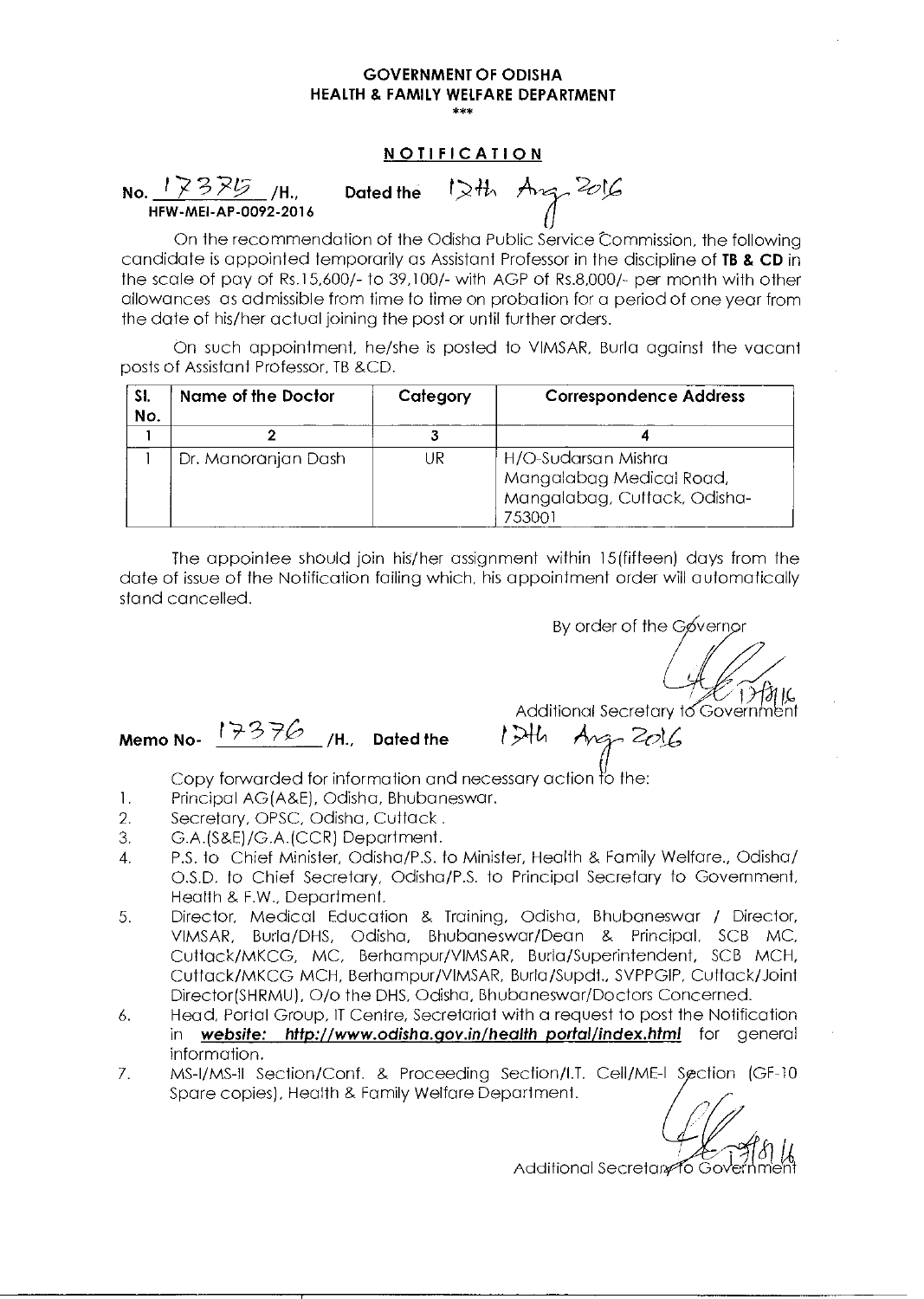\*\*\*

#### NOTIFICATION

No.  $17377$  /H.,<br>HFW-MEI-AP-0092-2016

Dated the  $1746$  Ang 2016

On the recommendation of the Odisha Public Service Commission, the following candidate is appointed temporarily as Assistant Professor in the discipline of Physiology in the scale of pay of Rs.15,600/- to 39,100/- with AGP of Rs.8,000/- per month with other allowances as admissible from time to time on probation for a period of one year from the date of his/her actual joining the post or until further orders.

On such appointment, he/she is posted to VIMSAR, Burla against the vacant post of Assistant Professor, Physiology.

| -SI.<br>No. | Name of the Doctor    | Category | <b>Correspondence Address</b>                                                 |
|-------------|-----------------------|----------|-------------------------------------------------------------------------------|
|             |                       |          |                                                                               |
|             | Dr. Samira Kumar Naik | UR       | <sup>1</sup> Doctors Colony, Qr. No-3R/62, Burla,<br>Sambalpur, Odisha-768017 |

The appointee should join his/her assignment within 15 (fifteen) days from the date of issue of the Notification failing which, his appointment order will automatically stand cancelled.

By order of the Governor

Additional Secretary to cover finite to the Memo No- 17378 /H., Dated the 17th Angr 2016

Copy forwarded for information and necessary action to the:

- 1. Principal AG (A&E), Odisha, Bhubaneswar.<br>2. Secretary, OPSC, Odisha, Cuttack.
- Secretary, OPSC, Odisha, Cuttack.
- 3. G.A.(S&E)/G.A.(CCR) Department.
- 4. P.S. to Chief Minister, Odisha/P.S. to Minister, Health & Family Welfare., Odisha/ O.S.D. to Chief Secretary, Odisha/P.S. to Principal Secretary to Government, Health & F.W., Department.
- 5. Director, Medical Education & Training, Odisha, Bhubaneswar / Director, VIMSAR, Burla/DHS, Odisha, Bhubaneswar/Dean & Principal, SCB MC, Cuttack/MKCG, MC, Berhampur/VIMSAR, Burla/Superintendent, SCB MCH, Cuttack/MKCG MCH, Berhampur/VIMSAR, Burla/Supdt., SVPPGIP, Cuttack/Joint Director(SHRMU), 0/o the DHS, Odisha, Bhubaneswar/Doctors Concerned.
- 6. Head, Portal Group, IT Centre, Secretariat with a request to post the Notification in website: http://www.odisha.gov.in/health\_portal/index.html for general information.
- 7. MS-I/MS-II Section/Conf. & Proceeding Section/I.T. Cell/ME-I Section (GF-10 Spare copies), Health & Family Welfare Department.

| 5 |*\*<br>| Additional Secretary to Government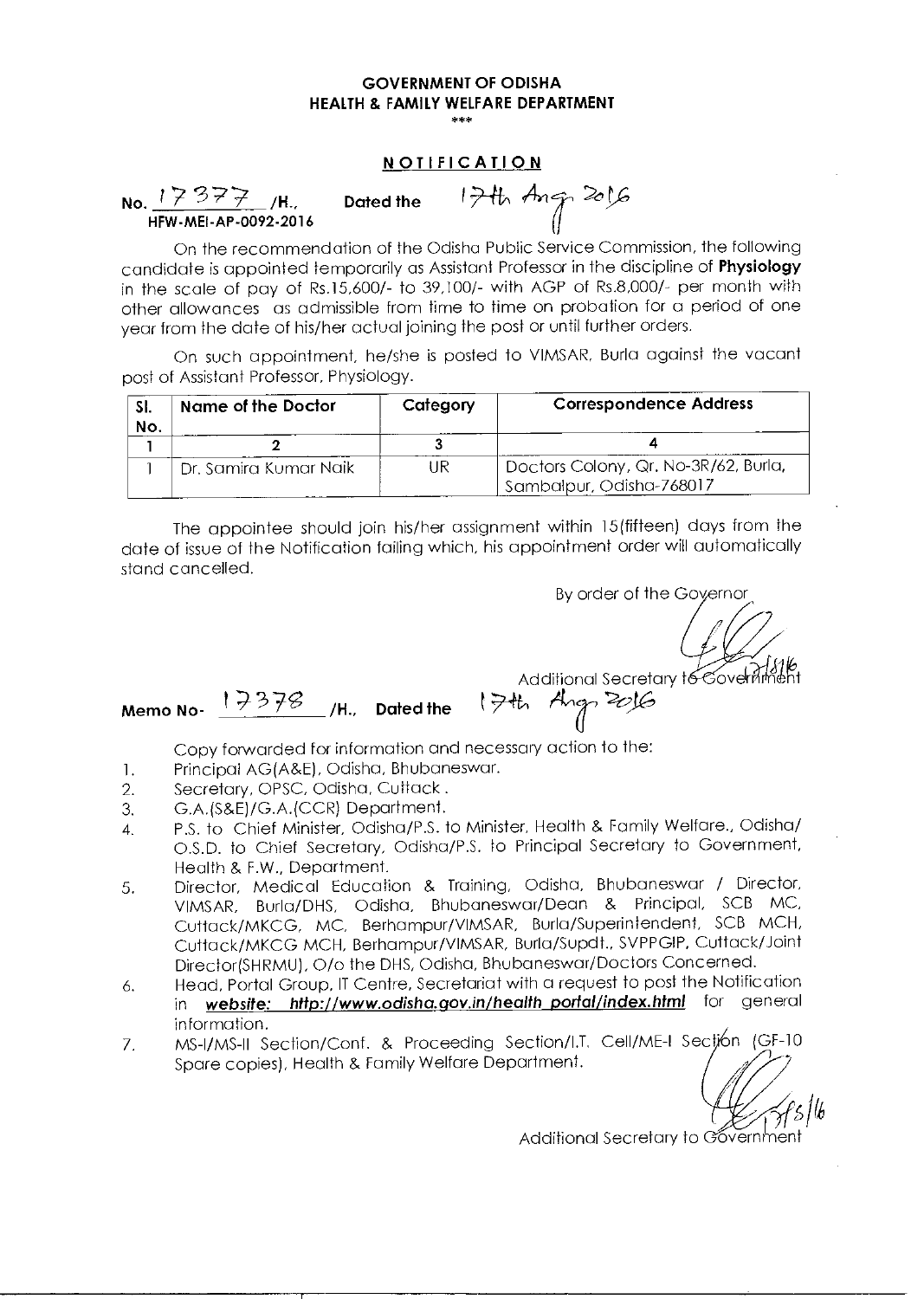#### **NOTIFICATION**

### No.  $17379$  /H., HFW-MEI-AP-0092-2016 Dated the 1<sup>7</sup>th Ang, 2016

On the recommendation of the Odisha Public Service Commission, the following candidate is appointed temporarily as Assistant Professor in the discipline of **Biochemistry** in the scale of pay of Rs.15,600/- to 39,100/- with AGP of Rs.8,000/- per month with other allowances as admissible from time to time on probation for a period of one year from the date of his/her actual joining the post or until further orders.

On such appointment, he/she is posted to VIMSAR, Burla against the vacant post of Assistant Professor, Bio-chemistry.

| SI.<br>No. | Name of the Doctor | Category | <b>Correspondence Address</b>                                                    |
|------------|--------------------|----------|----------------------------------------------------------------------------------|
|            |                    |          |                                                                                  |
|            | Dr. Sumitra Bhoi   | UR       | C/O-Chaturbhuja Bhoi, At/PO-Burla,<br>Qr No-F 45/9, Sambalpur, Odisha-<br>768017 |

The appointee should join his/her assignment within 15 (fifteen) days from the date of issue of the Notification failing which, his/her appointment order will automatically stand cancelled.

By order of the Governor

Additional Secretary 1966ver

Additional Secretary<br>Me**mo No- 1** 38D **/H., Dated the 1** 7th Angels

- 1. Principal AG(A&E), Odisha, Bhubaneswar.
- 2. Secretary, OPSC, Odisha, Cuttack .
- 3. G.A.(S&E)/G.A.(CCR) Department.
- 4. P.S. to Chief Minister, Odisha/P.S. to Minister, Health & Family Welfare., Odisha/ O.S.D. to Chief Secretary, Odisha/P.S. to Principal Secretary to Government, Health & EW., Department.
- 5. Director, Medical Education & Training, Odisha, Bhubaneswar / Director, VIMSAR, Burla/DHS, Odisha, Bhubaneswar/Dean & Principal, SCB MC, Cuttack/MKCG, MC, Berhampur/VIMSAR, Burla/Superintendent, SCB MCH, Cuttack/MKCG MCH, Berhampur/VIMSAR, Burla/Supdt., SVPPGIP, Cuttack/Joint Director(SHRMU), 0/o the DHS, Odisha, Bhubaneswar/Doctors Concerned.
- 6. Head, Portal Group, IT Centre, Secretariat with a request to post the Notification in website: http://www.odisha.gov.in/healthportal/index.html for general information.
- 7. MS-I/MS-II Section/Conf. & Proceeding Section/I.T. Cell/ME-I Section (GF-10) Spare copies), Health & Family Welfare Department.

 $\mathcal{M}$ d $\emptyset$ Additional Secretary to covernment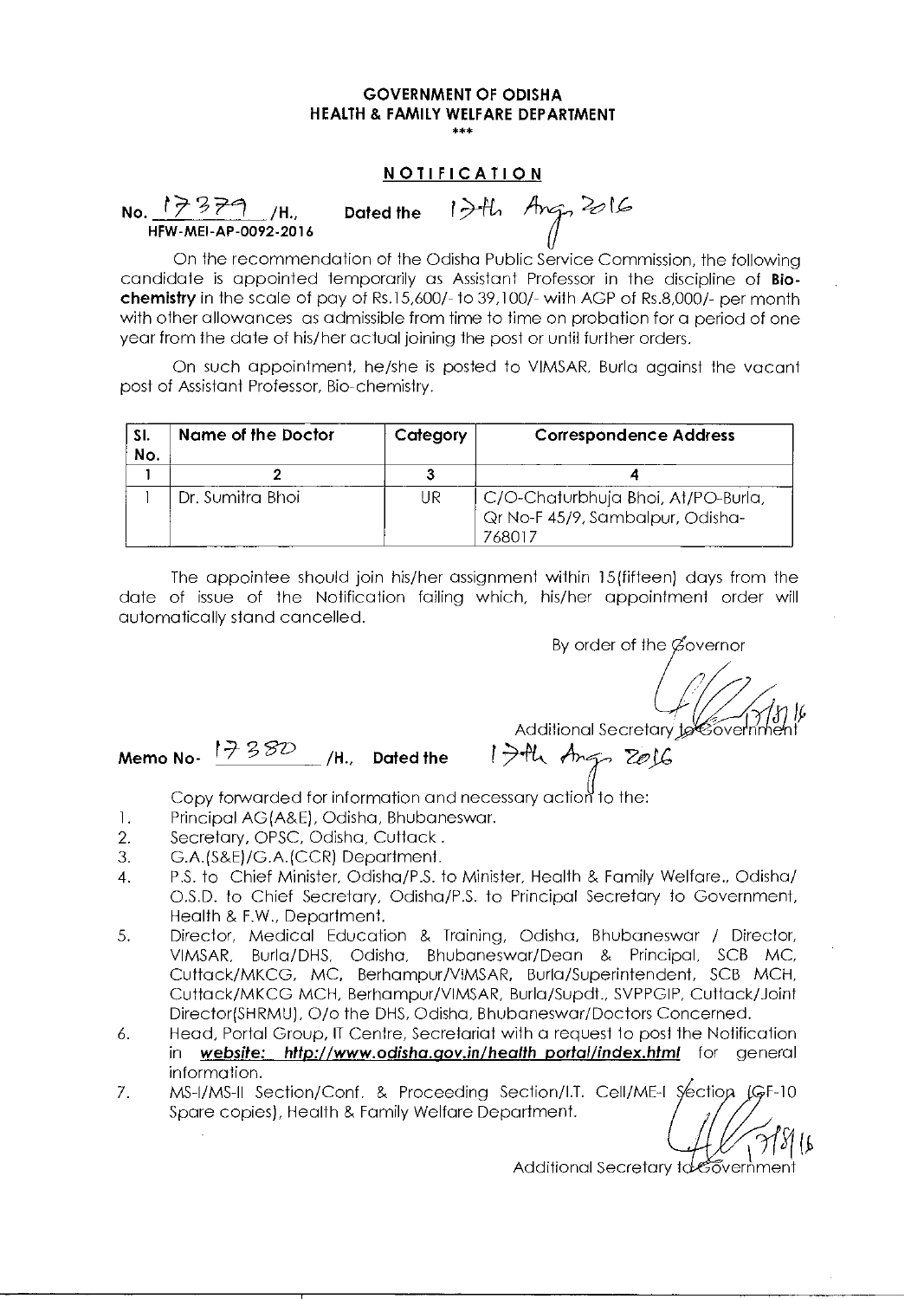#### **NOTIFICATION**

 $\begin{array}{ccc} \textsf{No.} & \textsf{1} \end{array}$   $\begin{array}{ccc} \mathcal{P} & \mathcal{S} & \mathcal{S} \end{array}$   $\begin{array}{ccc} \textsf{Al.} & \textsf{Dated the} \end{array}$ **HFW-MEI-AP-0092-2016** 

17th Ang 2016

On the recommendation of the Odisha Public Service Commission, the following candidates are appointed temporarily as Assistant Professor in the discipline of **Pathology** in the scale of pay of Rs.15,600/- to 39,100/- with AGP of Rs.8,000/- per month with other allowances as admissible from time to time on probation for a period of one year from the date of their actual joining the post or until further orders.

On such appointment, they are posted to VIMSAR, Burla against the vacant posts of Assistant Professor in the discipline of Pathology.

| SI.<br>No. | Name of the Doctor    | Category | <b>Correspondence Address</b>                                                                                   |
|------------|-----------------------|----------|-----------------------------------------------------------------------------------------------------------------|
|            | 2                     | 3        |                                                                                                                 |
|            | Dr. Radharani Panda   | UR       | C/O-P.K. Moharana, near Basuli<br>Temple, Bania sahi, Mangalabag,<br>Cuttack-753001                             |
| 2          | Dr. Gitimadhuri Dutta | UR       | Metro Queen Ville, Duplex No-06,<br>Thoria Sahi, Cuttack, Odisha-753001                                         |
| З          | Dr. Anupa Toppo       | UR       | C/O-Sumant Kerketta<br>SSTQ-14, Sambalpur University<br>Campus, Jyoti Vihar, Burla, Samblapur,<br>Odisha-768019 |

The above appointees should join their assignment within 15(fifteen) days from the date of issue of the Notification failing which, their appointment order will automatically stand cancelled.

By order of the Governor

Additional Secretary fo Government

#### **Memo No-** $17382$  H<sub>1</sub> Dated the  $174$  Ang  $2016$ **/H. Dated the**

Copy forwarded for information and necessary action to the:

- 1. Principal AG (A&E), Odisha, Bhubaneswar.
- 2. Secretary, OPSC, Odisha, Cuttack.
- 3. G.A.(S&E)/G.A.(CCR) Department.
- 4. P.S. to Chief Minister, Odisha/P.S. to Minister, Health & Family Welfare., Odisha/ O.S.D. to Chief Secretary, Odisha/P.S. to Principal Secretary to Government, Health & F.W., Department.
- 5. Director, Medical Education & Training, Odisha, Bhubaneswar / Director, VIMSAR, Burla/DHS, Odisha, Bhubaneswar/Dean & Principal, SCB MC, Cuttack/MKCG, MC, Berhampur/VIMSAR, Burla/Superintendent, SCB MCH, Cuttack/MKCG MCH, Berhampur/VIMSAR, Burla/Supdt., SVPPGIP, Cuttack/Joint Director(SHRMU), 0/o the DHS, Odisha, Bhubaneswar/Doctors Concerned.
- 6. Head, Portal Group, IT Centre, Secretariat with a request to post the Notification in website: http://www.odisha.gov.in/health portal/index.html for general information.
- 7. MS-I/MS-II Section/Conf. & Proceeding Section/I.T. Cell/ME-I Section (GF-10 Spare copies), Health *&* Family Welfare Department.

 $\mathscr{D}_{\mathcal{N}}$ 

<sup>f</sup> ›451(6 Additional Secretary to overnment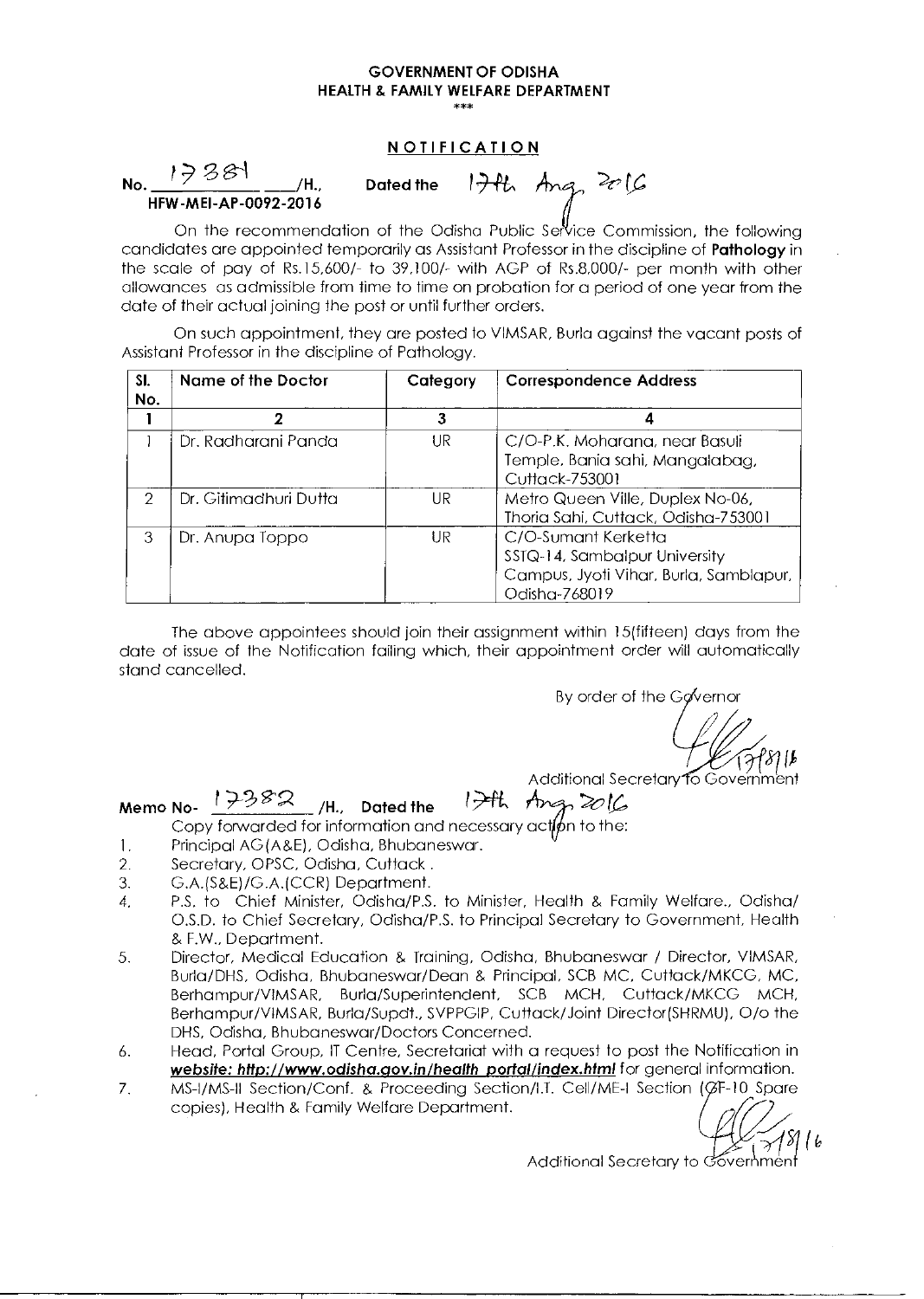#### **NOTIFICATION**



On the recommendation of the Odisha Public Service Commission, the following candidates are appointed temporarily as Assistant Professor in the discipline of Anaesthesiology in the scale of pay of Rs.15,600/- to 39,100/- with AGP of Rs.8,000/ per month with other allowances as admissible from time to time on probation for a period of one year from the date of their actual joining the post or until further orders.

On such appointment, they are posted to VIMSAR, Burla against the vacant posts of Assistant Professor in the discipline of Anaesthesiology.

| SI.<br>No. | Name of the Doctor   | Category                                  | <b>Correspondence Address</b>                                                                                        |
|------------|----------------------|-------------------------------------------|----------------------------------------------------------------------------------------------------------------------|
|            |                      |                                           |                                                                                                                      |
|            | Dr. Alok Kumar Sahoo | UR                                        | Flat No-209, Jadkul Enclave, Near<br>Manorama Plaza Hotel, Mahatab<br>Road, Chhatra Bazar, Cuttack,<br>Odisha-753012 |
| 2          | Dr. Mahendra Ekka    | ЗT<br>(Selected<br>against UR<br>vacancy) | At-Govindtola (Sriram Vihar)<br>Po-Dhanupali, Sambalpur, Odisha-<br>768005                                           |

The above appointees should join their assignment within 15(fifteen) days from the date of issue of the Notification failing which, their appointment order will automatically stand cancelled.

By order of the Governor

Additional Secretary to Government

Memo No-  $\sqrt{384}$  /H., Dated the 17th Ang. 2016

Copy forwarded for information and necessary action to the:

- 1. Principal AG(A&E), Odisha, Bhubaneswar.<br>2. Secretary, OPSC, Odisha, Cuttack.
- 2. Secretary, OPSC, Odisha, Cuttack .
- 3. G.A.(S&E)/G.A.(CCR) Department.
- 4. P.S. to Chief Minister, Odisha/P.S. to Minister, Health & Family Welfare., Odisha/ O.S.D. to Chief Secretary, Odisha/P.S. to Principal Secretary to Government, Health & F.W., Department.
- 5. Director, Medical Education & Training, Odisha, Bhubaneswar / Director, VIMSAR, Burla/DHS, Odisha, Bhubaneswar/Dean & Principal, SCB MC, Cuttack/MKCG, MC, Berhampur/VIMSAR, Burla/Superintendent, SCB MCH, Cuttack/MKCG MCH, Berhampur/VIMSAR, Burla/Supdt., SVPPGIP, Cuttack/Joint Director(SHRMU), 0/o the DHS, Odisha, Bhubaneswar/Doctors Concerned.
- 6. Head, Portal Group, IT Centre, Secretariat with a request to post the Notification in website: http://www.odisha.gov.in/health portal/index.html for general information.
- 7. MS-I/MS-II Section/Conf. & Proceeding Section/I.T. Cell/ME-I Section/GF-10 Spare copies), Health & Family Welfare Department.

Additional Secretary to  $\mathfrak{S}_{\text{OV}}$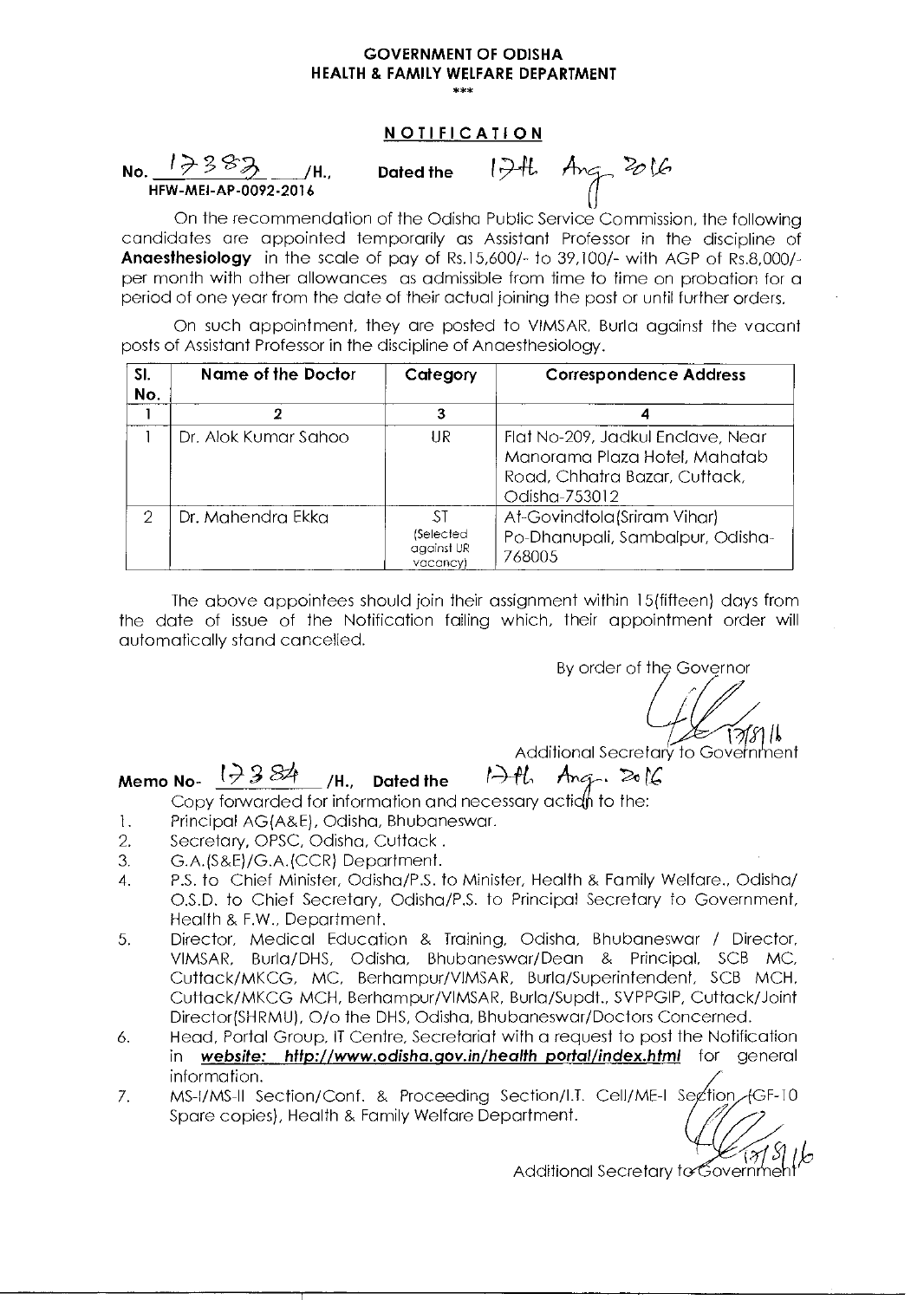#### **NOTIFICATION**

No.  $1785$ , /H., Dated the  $174$ , Ang, 2016 HFW-MEI-AP-0092-2016

On the recommendation of the Odisha Public Service Commission, the following candidate is appointed temporarily as Assistant Professor in the discipline of F.M.T. in the scale of pay of Rs.15,600/- to 39,100/- with AGP of Rs.8,000/- per month with other allowances as admissible from time to time on probation for a period of one year from the date of his/her actual joining the post or until further orders.

On such appointment, he/she is posted to VIMSAR, Burla against the vacant post of Assistant Professor, EMT.

| SI.<br>No. | Name of the Doctor | Category                                | <b>Correspondence Address</b>                                                                              |
|------------|--------------------|-----------------------------------------|------------------------------------------------------------------------------------------------------------|
|            |                    |                                         |                                                                                                            |
|            | Dr. Seema Perei    | SC.<br>(Selected against<br>UR vacancy) | W/O-Dr. Rathi Kanta Kumbhar,<br>JTQ5, Jyotivihar, Sambalpur University,<br>Burla, Sambalpur, Odisha-768019 |

The appointee should join his/her assignment within 15(fifteen) days from the date of issue of the Notification failing which, his/her appointment order will automatically stand cancelled. Memo No-  $\frac{1}{2}$  3  $\frac{36}{26}$  (N, D and the rest against UWO-Dr. Rathi Kanta Kumbhar,<br>Memo No- the appointee should join his/her assignment within 15 (fifteen) days from the date of issue of the Notification failing wh

By order of the Governor

Additional Secretary & Government

Copy forwarded for information and necessary action to the:

- 1. Principal AG(A&E), Odisha, Bhubaneswar.
- 2. Secretary, OPSC, Odisha, Cuttack
- 3. G.A.(S&E)/G.A.(CCR) Department.
- 4. P.S. to Chief Minister, Odisha/P.S. to Minister, Health & Family Welfare., Odisha/ O.S.D. to Chief Secretary, Odisha/P.S. to Principal Secretary to Government, Health & F.W., Department.
- 5. Director, Medical Education & Training, Odisha, Bhubaneswar / Director, VIMSAR, Burla/DHS, Odisha, Bhubaneswar/Dean & Principal, SCB MC, Cuttack/MKCG, MC, Berhampur/VIMSAR, Burla/Superintendent, SCB MCH, Cuttack/MKCG MCH, Berhampur/VIMSAR, Burla/Supdt., SVPPGIP, Cuttack/Joint Director(SHRMU), 0/o the DHS, Odisha, Bhubaneswar/Doctors Concerned.
- 6. Head, Portal Group, IT Centre, Secretariat with a request to post the Notification in website: http://www.odisha.gov.in/health portal/index.html for general information.
- 7. MS-I/MS-II Section/Conf. & Proceeding Section/I.T. Cell/ME-I Section (GF-10 Spare copies), Health & Family Welfare Department.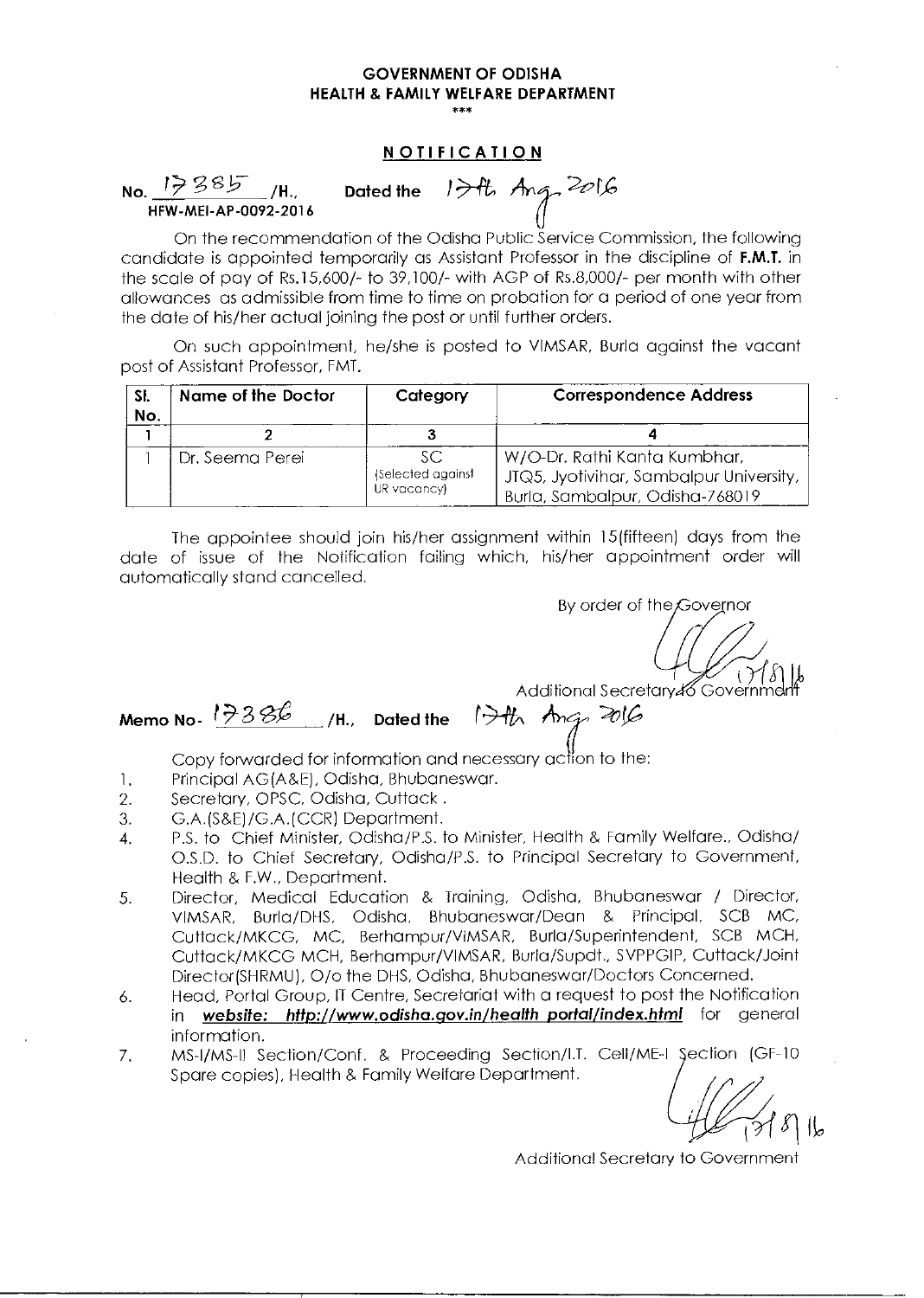#### **NOTIFICATION**

#### **No. 19-**  Dated the 1<sup>3</sup>th Ang 2016 HFW-MEI-AP-0092-2016

On the recommendation of the Odisha Public Service Commission, the following candidate is appointed temporarily as Assistant Professor in the discipline of Psychiatry in the scale of pay of Rs.15,600/- to 39,100/- with AGP of Rs.8,000/- per month with other allowances as admissible from time to time on probation for a period of one year from the date of his/her actual joining the post or until further orders.

On such appointment, he/she is posted to VIMSAR, Burla against the vacant post of Assistant Professor, Psychiatry.

| SI.<br>No. | Name of the Doctor        | Category | <b>Correspondence Address</b>                                  |
|------------|---------------------------|----------|----------------------------------------------------------------|
|            |                           |          |                                                                |
|            | Dr. Birendra Narayan Naik | UR       | NNN/13, Civil Township, Rourkela,<br>Sundargarh, Odisha-769004 |

The appointee should join his/her assignment within 15(fifteen) days from the date of issue of the Notification failing which, his/her appointment order will automatically stand cancelled.

By order of the Governor

7,

# $M$ emo No-  $\sqrt{388}$   $\frac{1}{4}$ , Dated the  $\sqrt{34}$

Additional Secretary Covernment<br>4. Ang. 2016

- 1. Principal AG(A&E), Odisha, Bhubaneswar.
- 2. Secretary, OPSC, Odisha, Cuttack .
- 3. G.A.(S&E)/G.A.(CCR) Department.
- 4. P.S. to Chief Minister, Odisha/P.S. to Minister, Health & Family Welfare., Odisha/ O.S.D. to Chief Secretary, Odisha/P.S. to Principal Secretary to Government, Health & F.W., Department.
- 5. Director, Medical Education & Training, Odisha, Bhubaneswar / Director, VIMSAR, Burla/DHS, Odisha, Bhubaneswar/Dean & Principal, SCB MC, Cuttack/MKCG, MC, Berhampur/VIMSAR, Burla/Superintendent, SCB MCH, Cuttack/MKCG MCH, Berhampur/VIMSAR, Burla/Supdt., SVPPGIP, Cuttack/Joint Director(SHRMU), 0/o the DHS, Odisha, Bhubaneswar/Doctors Concerned.
- 6. Head, Portal Group, IT Centre, Secretariat with a request to post the Notification in website: http://www.odisha.gov.in/health portal/index.html for general information.
- 7. MS-I/MS-11 Section/Conf. & Proceeding Section/I.T. Cell/ME-I section (GF-10 Spare copies), Health & Family Welfare Department.

Additional Secretary to Covernment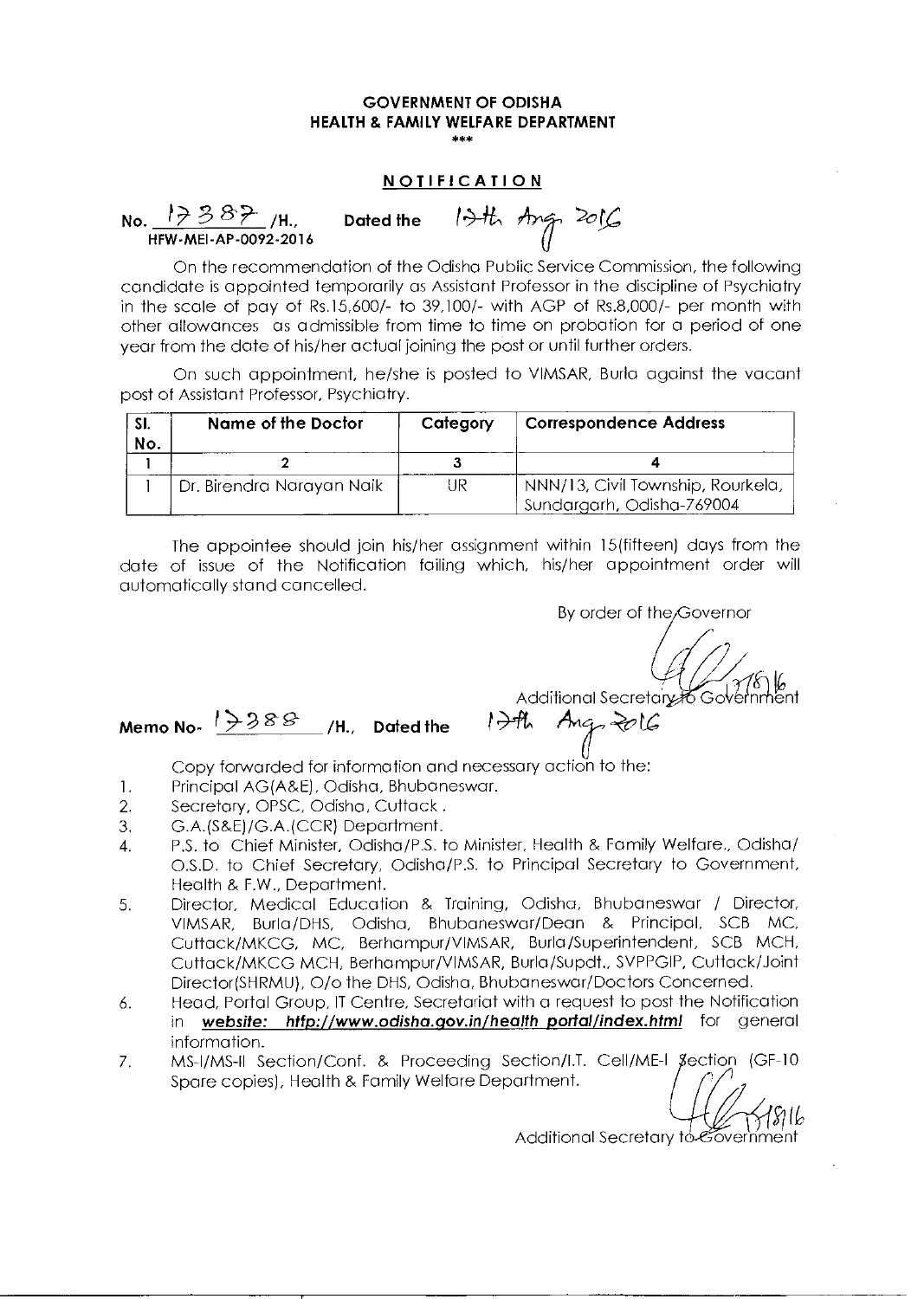#### **NOTIFICATION**

**No.**  $17389$  /H., Dated the  $174$ , Ang 2016 HEW-MEI-AP-0092-2016

On the recommendation of the Odisha Public Service Commission, the following candidate is appointed temporarily as Assistant Professor in the discipline of Pharmacology in the scale of pay of Rs.15,600/- to 39,100/- with AGP of Rs.8,000/- per month with other allowances as admissible from time to time on probation for a period of one year from the date of his/her actual joining the post or until further orders.

On such appointment, he/she is posted to VIMSAR, Burla against the vacant post of Assistant Professor, Pharmacology.

| SI.<br>No. | Name of the Doctor        | Category | <b>Correspondence Address</b>                                              |
|------------|---------------------------|----------|----------------------------------------------------------------------------|
|            |                           |          |                                                                            |
|            | Dr. Pradyut Kumar Pradhan | S1       | At-Deptt, of Pharmacology,<br>MKCG MC, Berhampur,<br>Ganjam, Odisha-760004 |

The appointee should join his/her assignment within 15(fifteen) days from the date of issue of the Notification failing which, his/her appointment order will automatically stand cancelled.

By order of the  $\cancel{t}$  overnor

Additional Secretary to Governme

# **Memo No-**  $17370$  /H., Dated the  $174$   $A_{15}$   $B_{16}$

- 1. Principal AG(A&E), Odisha, Bhubaneswar.
- 2. Secretary, OPSC, Odisha, Cuttack.
- 3. G.A.(S&E)/G.A.(CCR) Department.
- 4. P.S. to Chief Minister, Odisha/P.S. to Minister, Health & Family Welfare., Odisha/ O.S.D. to Chief Secretary, Odisha/P.S. to Principal Secretary to Government, Health & F.W., Department.
- 5. Director, Medical Education & Training, Odisha, Bhubaneswar / Director, VIMSAR, Burla/DHS, Odisha, Bhubaneswar/Dean & Principal, SCB MC, Cuttack/MKCG, MC, Berhampur/VIMSAR, Burla/Superintendent, SCB MCH, Cuttack/MKCG MCH, Berhampur/VIMSAR, Burla/Supdt., SVPPGIP, Cuttack/Joint Director(SHRMU), 0/o the DHS, Odisha, Bhubaneswar/Doctors Concerned.
- 6. Head, Portal Group, IT Centre, Secretariat with a request to post the Notification in website: http://www.odisha.gov.in/healthportal/index.html for general information.
- 7. MS-I/MS-II Section/Conf. & Proceeding Section/I.T. Cell/ME-I Section GCF-10 Spare copies), Health & Family Welfare Department.

Additional Secretary to **Sovernment**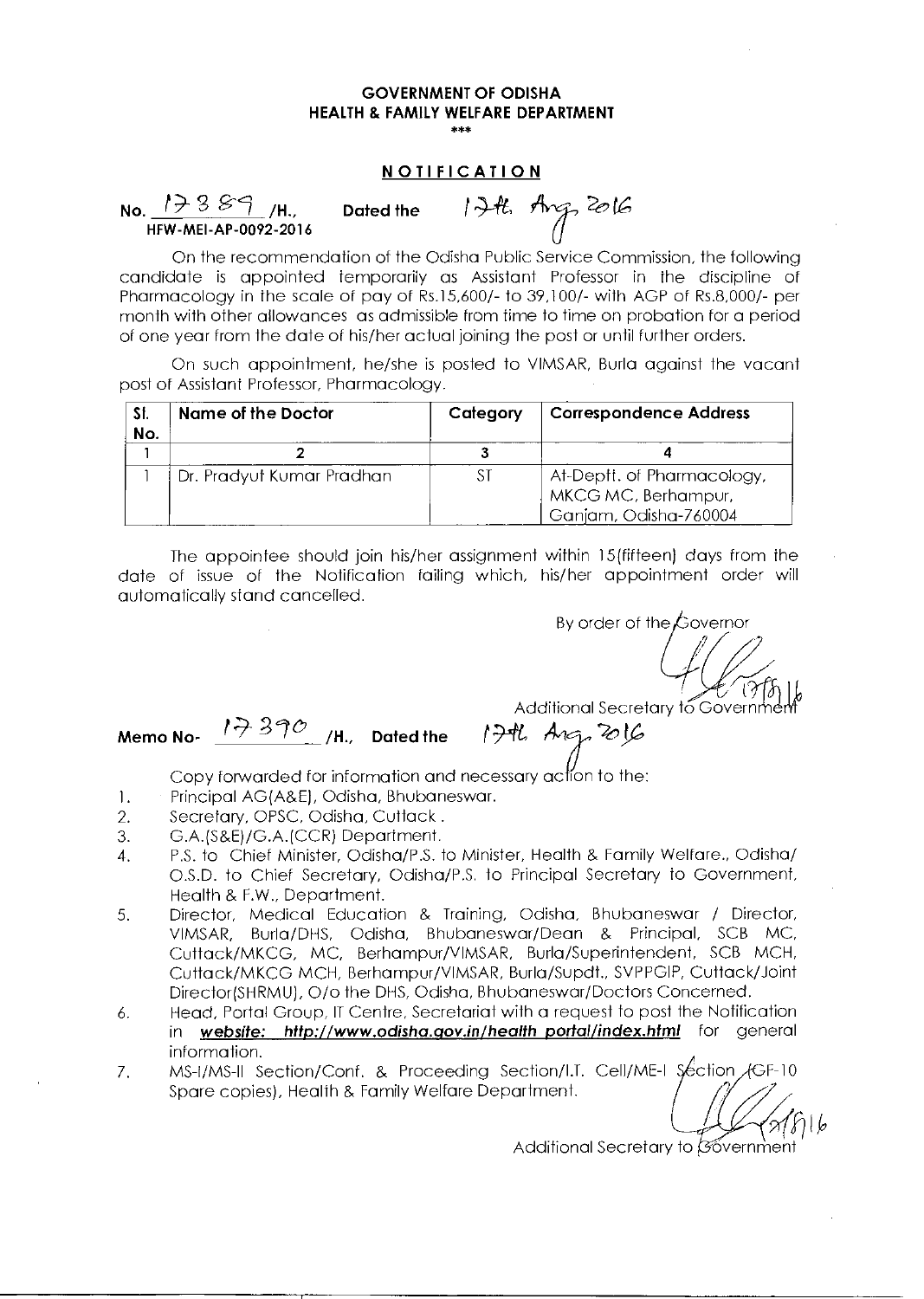No. 1 /H. Dated the 1,) HFW-MEI-AP-0092-2016

NOTIFICATION<br>Dated the  $12H$  Ang  $2016$ 

On the recommendation of the Odisha Public Service Commission, the following candidates are appointed temporarily as Assistant Professor in the discipline of S.P.M. in the scale of pay of Rs.15,600/- to 39,100/- with AGP of Rs.8,000/- per month with other allowances as admissible from time to time on probation for a period of one year from the date of their actual joining the post or until further orders.

On such appointment, they are posted to VIMSAR, Burla against the vacant posts of Assistant Professor in the discipline of S.P.M.

| SI.<br>No. | <b>Name of the Doctor</b> | Category | <b>Correspondence Address</b>                                                               |
|------------|---------------------------|----------|---------------------------------------------------------------------------------------------|
|            |                           | 3        |                                                                                             |
|            | Dr. Sangeeta Das          | UR       | Sri Krishna Vihar Last Lane,<br>Ambapua, Berhampur, Ganjam,<br>Odisha-760010                |
| 2          | Dr. Suchitra Rani Haldar  | SС       | Jayaprakash Nagar, 1st Lane,<br>Berhampur, Ganjam, Odisha-<br>760010                        |
| 3          | Dr. Kulwant Lakra         | ST       | Qr. No-3/13 Type-4, Chakkargaon<br>Port Blair, South Andaman,<br>Andaman and Niconar-744112 |

The above appointees should join their assignment within 15(fifteen) days from the date of issue of the Notification failing which, their appointment order will automatically stand cancelled.

By order of the  $\cancel{\circ}$  vernor

Additional Secretary to Government Additional secrets<br>Memo No- 17392 /H., Dated the 1744 Ang 2016

Copy forwarded for information and necessary action to the:

- 1. Principal AG(A&E), Odisha, Bhubaneswar.
- 2. Secretary, OPSC, Odisha, Cuttack .
- 3. G.A.(S&E)/G.A.(CCR) Department.
- 4. P.S. to Chief Minister, Odisha/P.S. to Minister, Health & Family Welfare., Odisha/ O.S.D. to Chief Secretary, Odisha/P.S. to Principal Secretary to Government, Health EW., Department.
- 5. Director, Medical Education & Training, Odisha, Bhubaneswar / Director, VIMSAR, Burla/DHS, Odisha, Bhubaneswar/Dean & Principal, SCB MC, Cuttack/MKCG, MC, Berhampur/VIMSAR, Burla/Superintendent, SCB MCH, Cuttack/MKCG MCH, Berhampur/VIMSAR, Burla/Supdt., SVPPGIP, Cuttack/Joint Director(SHRMU), 0/o the DHS, Odisha, Bhubaneswar/Doctors Concerned.
- 6. Head, Portal Group, IT Centre, Secretariat with a request to post the Notification in website: http://www.odisha.gov.in/health\_portal/index.html for general information.
- 7. MS-I/MS-11 Section/Conf. & Proceeding Section/I.T. Cell/ME-I Section (GF-10 Spare copies), Health & Family Welfare Department.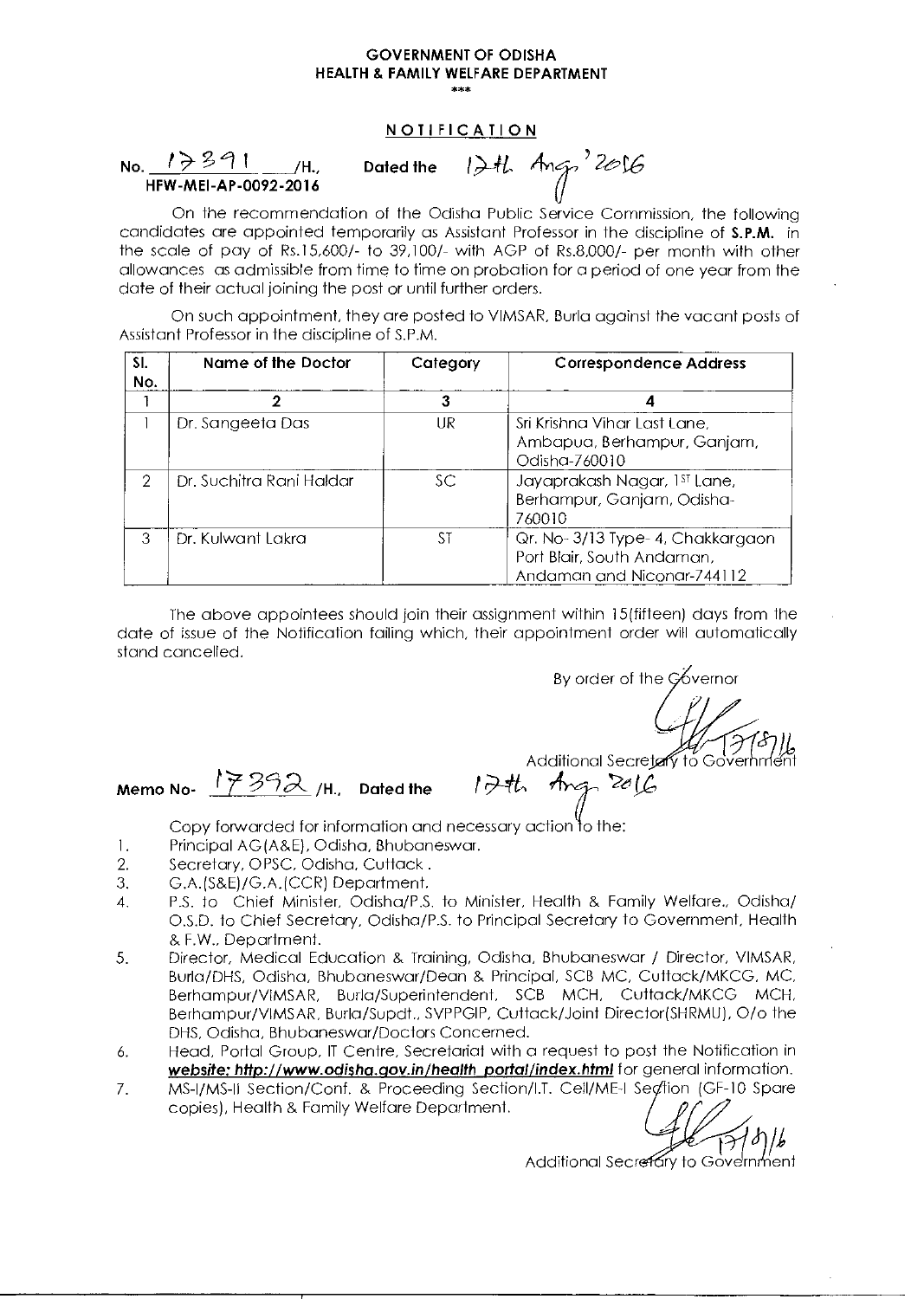#### **NOTIFICATION**

No.  $\frac{17393}{16}$ /H., Dated the 17th, Ang, 2016 HFW-MEI-AP-0092-2016

On the recommendation of the Odisha Public Service Commission, the following candidate is appointed temporarily as Assistant Professor in the discipline of Neuro Surgery in the scale of pay of Rs.15,600/- to 39,100/- with AGP of Rs.8,000/- per month with other allowances as admissible from time to time on probation for a period of one year from the date of his/her actual joining the post or until further orders.

On such appointment, he/she is posted at VIMSAR, Burla against the vacant post of Assistant Professor, Neuro Surgery.

| SI.<br>No. | <b>Name of the Doctor</b>         | Category | <b>Correspondence Address</b>                                                                           |
|------------|-----------------------------------|----------|---------------------------------------------------------------------------------------------------------|
|            |                                   |          |                                                                                                         |
|            | Dr. Acharya Suryakanta Pattajoshi | UR       | At-MKCG Medical College<br>Campus, D Type 3 Qtr, Near<br>IMA House, Berhampur,<br>Ganjam, Odisha-760004 |

The appointee should join his/her assignment within 15(fifteen) days from the date of issue of the Notification failing which, his/her appointment order will automatically stand cancelled.

By order of the Governor

Additional Secretary to Government Memo No-  $17394$  /H., Dated the  $174$ , Ang, 2016

Copy forwarded for information and necessary action to the:

- 1. Principal AG(A&E), Odisha, Bhubaneswar.
- 2. Secretary, OPSC, Odisha, Cuttack .
- 3. G.A.(S&E)/G.A.(CCR) Department.
- 4. P.S. to Chief Minister, Odisha/P.S. to Minister, Health & Family Welfare., Odisha/ O.S.D. to Chief Secretary, Odisha/P.S. to Principal Secretary to Government, Health & EW., Department.
- 5. Director, Medical Education & Training, Odisha, Bhubaneswar / Director, VIMSAR, Burla/DHS, Odisha, Bhubaneswar/Dean & Principal, SCB MC, Cuttack/MKCG, MC, Berhampur/VIMSAR, Burla/Superintendent, SCB MCH, Cuttack/MKCG MCH, Berhampur/VIMSAR, Burla/Supdt., SVPPGIP, Cuttack/Joint Director(SHRMU), 0/o the DHS, Odisha, Bhubaneswar/Doctors Concerned.
- 6. Head, Portal Group, IT Centre, Secretariat with a request to post the Notification in website: http://www.odisha.gov.in/health\_portal/index.html for general information.
- 7. MS-I/MS-II Section/Conf. & Proceeding Section/I.T. Cell/ME-I Section (GF-10 Spare copies), Health & Family Welfare Department.

)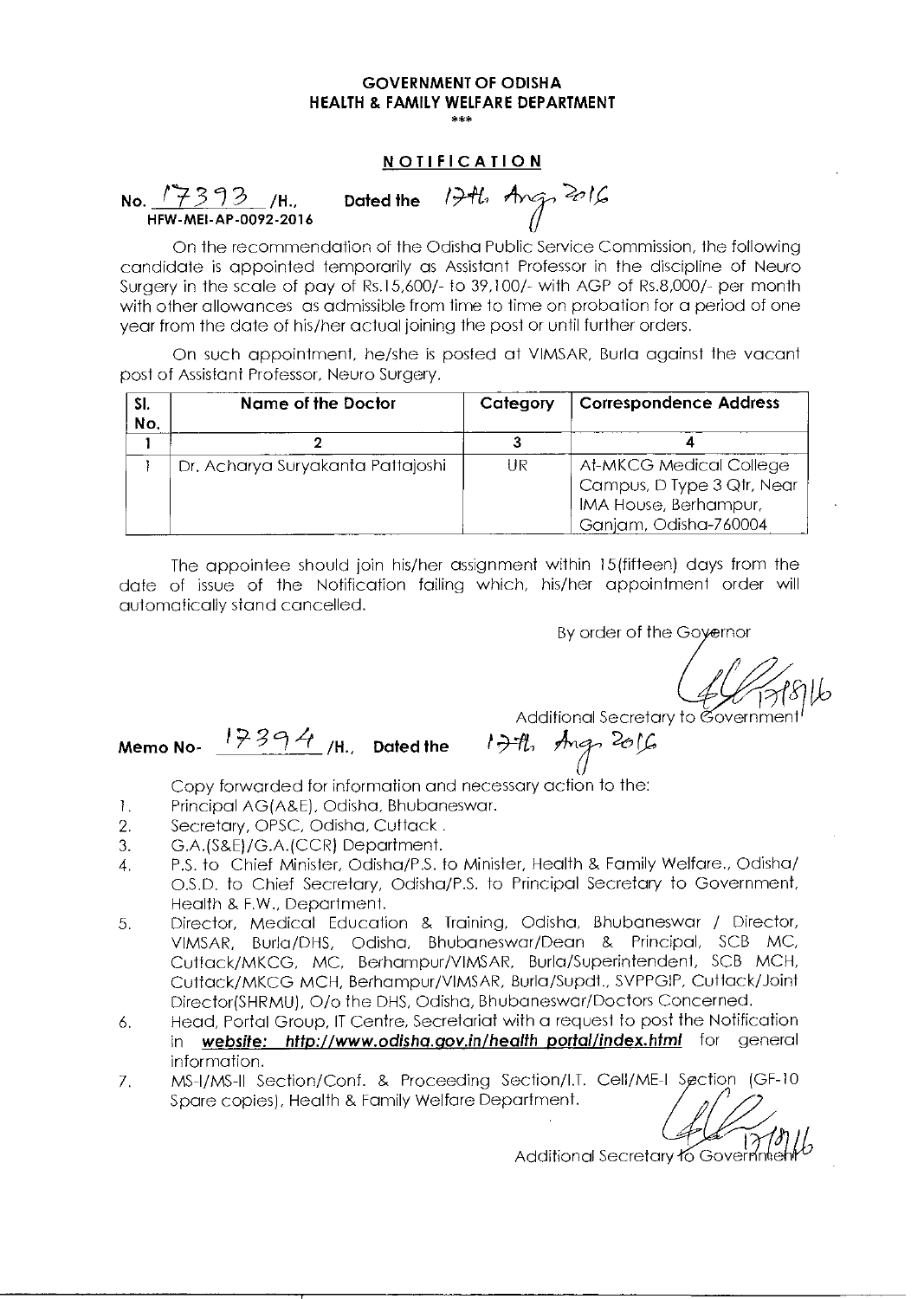#### **NOTIFICATION**

No. <u>17395</u> /H., HFW-MEI-AP-0092-2016

Dated the 17th Ang 2016

On the recommendation of the Odisha Public Service Commission, the following candidates are appointed temporarily as Assistant Professor in the discipline of **Anatomy** in the scale of pay of Rs.15,600/- to 39,100/- with AGP of Rs.8,000/- per month with other allowances as admissible from time to time on probation for a period of one year from the date of their actual joining the post or until further orders.

On such appointment, they are posted to VIMSAR, Burla against the vacant posts of Assistant Professor in the discipline of Anatomy.

| SI.<br>No. | <b>Name of the Doctor</b>  | Category | <b>Correspondence Address</b>                                                                            |
|------------|----------------------------|----------|----------------------------------------------------------------------------------------------------------|
|            |                            |          |                                                                                                          |
|            | Dr. Niharika Padhi         | UR       | W/O-Prasanna Kumar Parichha,<br>At- Balaji Nagar Gosani Nua<br>Gaon, Berhampur, Ganjam,<br>Odisha-760003 |
| 2          | Dr. Dharma Niranjan Mishra | UR       | G-C plot No-80, Mahadev<br>Encalve Suryanagar, Unit-7,<br>Bhubaneswar, Odisha-751003                     |

The above appointees should join their assignment within 15(fifteen) days from the date of issue of the Notification failing which, their appointment order will automatically stand cancelled.

By order of the Governor

 $2/7$ 

Additional Secretary to Government<br>Angr 2016

# **Memo No-**  $($  $\frac{19396}{10})$ H., Dated the

Copy forwarded for information and necessary action to the:

- 1. Principal AG(A&E), Odisha, Bhubaneswar.
- 2. Secretary, OPSC, Odisha, Cuttack .
- 3. G.A.(S&E)/G.A.(CCR) Department.
- 4. P.S. to Chief Minister, Odisha/P.S. to Minister, Health & Family Welfare., Odisha/ O.S.D. to Chief Secretary, Odisha/P.S. to Principal Secretary to Government, Health & F.W., Department.
- 5. Director, Medical Education & Training, Odisha, Bhubaneswar / Director, VIMSAR, Burla/DHS, Odisha, Bhubaneswar/Dean & Principal, SCB MC, Cuttack/MKCG, MC, Berhampur/VIMSAR, Burla/Superintendent, SCB MCH, Cuttack/MKCG MCH, Berhampur/VIMSAR, Burla/Supdt., SVPPGIP, Cuttack/Joint Director(SHRMU), 0/o the DHS, Odisha, Bhubaneswar/Doctors Concerned.
- 6. Head, Portal Group, IT Centre, Secretariat with a request to post the Notification in website: http://www.odisha.gov.in/health\_portal/index.html for general information.
- 7. MS-I/MS-II Section/Conf. & Proceeding Section/I.T. Cell/ME-I/Section (GF-10 Spare copies), Health & Family Welfare Department.